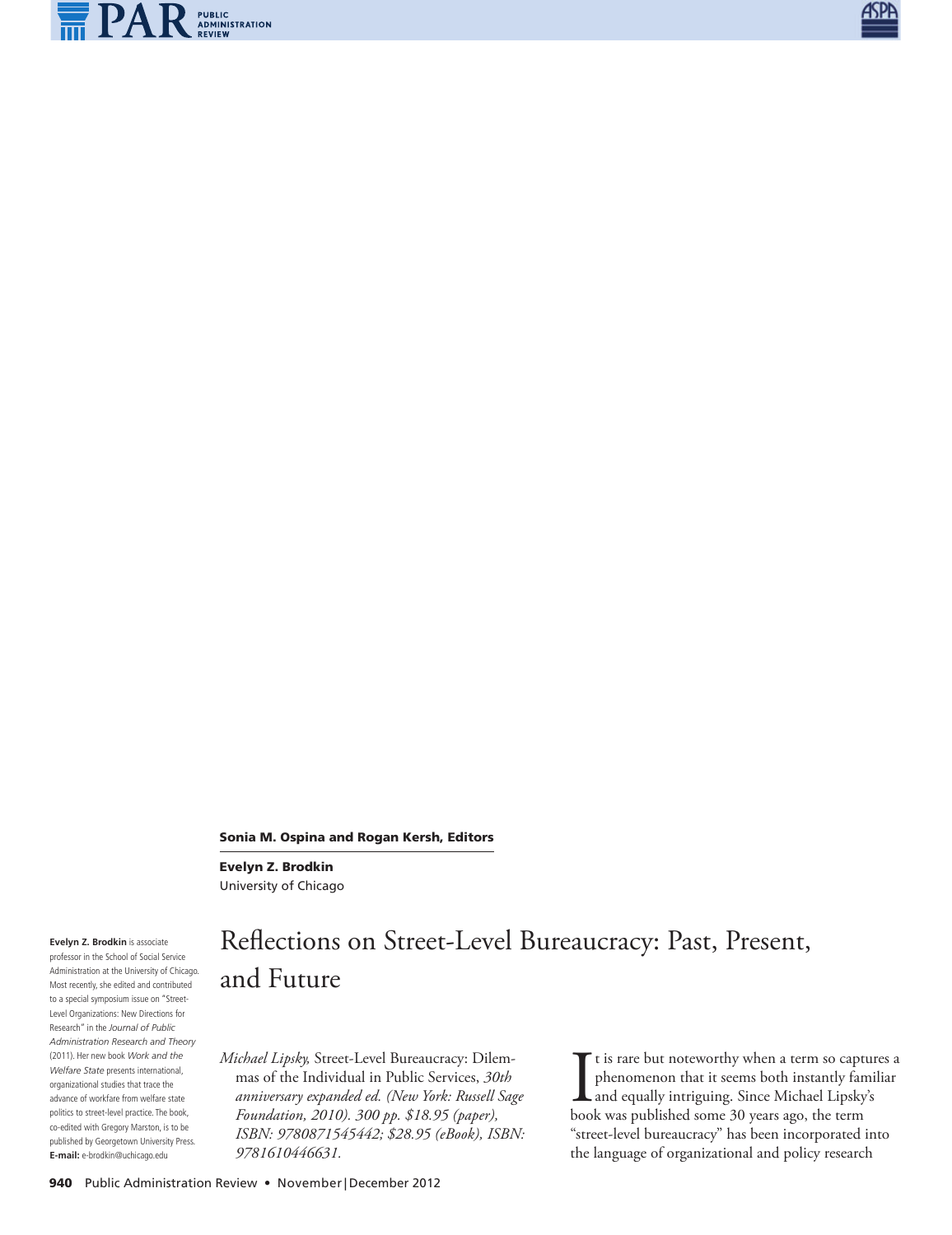and become a subject of broad scholarly interest. The publication of the thirtieth anniversary edition provides a welcome opportunity to reflect on this book, taking stock of the wide-ranging areas of scholarship that it has informed and considering its relevance to contemporary concerns.

Like other iconic concepts, "street-level bureaucracy" is a deceptively simple term, a handy label for the public agencies that we think we know so well. Around the world, it conjures up images, often unflattering, of prototypical bureaucracies. They include those relentlessly routinized people-processing agencies that represent the authority of the state and invite caricatures of *le guichet* (the individual behind the counter) or the officious clerk with the green eyeshades. The term also encompasses the more ambivalent protagonists of the modern state—the social service workers, counselors, police, and educators whose interventions into people's personal lives may be appreciated or reviled and who, at times, become the targets of simmering resentment. It is the varied interactions between private individuals and the purveyors of public authority that make the work of street-level bureaucrats so politically fraught, at once potentially helpful and potentially alienating.

When bureaucracies "go bad," there is a tendency to see them as uncontrollable and subject to random acts of noncompliant behavior. Lipsky complicated this picture. He saw that disparate types of public service organizations had common characteristics and that those characteristics systematically shaped much of what they did and how they did it. He also recognized that street-level work is deeply conflicted, confronting its practitioners with, as he put it, "the dilemmas of the individual in public services." These insights provided the foundation for a theory of street-level bureaucracy. The theory provided a template for empirical investigation that offered not only an analytic payoff, but also a practical one. If one could identify what made street-level organizations tick, it seemed to follow that one could do a better job of managing them and, in the process, build the capacity of the state to deliver on its policy promises.

*Street-Level Bureaucracy* was especially timely in bringing a growing literature on bureaucratic discretion (Handler and Hollingsworth 1971; Kaufman 1960; Wilson 1967) into direct conversation with an emerging literature on policy implementation (Derthick 1972; Ingram 1977; Pressman and Wildavsky 1973). Lipsky introduced a new melody into the dominant chorus of research, which tended to portray public bureaucrats as villains, resistant to managerial and political control and at fault for frustrating policy goals. To be sure, Lipsky's depiction of street-level bureaucracies reiterated many of the familiar characteristics that so aggravate policy makers and the

public and that have turned the Weberian concept of bureaucracy into a negatively loaded meme of American politics. But anyone who has seriously engaged with this book quickly sees that Lipsky's project had far broader and more important aims than to reiterate well-worn stereotypes.

In a sense, he adopted the term "street-level bureaucracy" as a way to reclaim it from these stereotypes or, at least, to deconstruct it and then reconstruct it with a new, and arguably more sympathetic, meaning. This theme of reclamation offered a counterpoint to an antigovernment symphony that has only increased in volume over the years. Although Lipsky's deep appreciation for those who provide public services may be less explicit in the original volume than it is in his new chapter, close readers will see that it was there all along.

Drawing on Murray Edelman's (1964) profound understanding of the symbolic uses of administration, Lipsky challenged the well-worn symbolism of bureaucracy. He argued that common depictions of public bureaucracies were problematic in at least two key respects. Analytically, they failed to take account of the daily struggle that so many public service workers engaged in to perform their jobs well and, in the process, to do good for their communities and society. Politically, distorted portrayals emphasizing bureaucratic malfeasance fed an antigovernment narrative that threatened to undo the social policy achievements of the New Deal, civil rights movement, War on Poverty, Great Society, and beyond. It is this last concern that Lipsky takes on even more directly in the 2010 addition to the book and in other work (Lipsky, forthcoming).

In *Street-Level Bureaucracy,* Lipsky advanced two significant projects that responded to the limitations that he had identified in the literature. One was an analytical project directed at examining street-level bureaucracies and how they work. He challenged analysts, deeply accustomed to thinking hierarchically about bureaucracy and focused on "gaps" and "compliance," to move beyond these conventional modes of thinking. His novel approach launched a still-ongoing debate about so-called bottom-up and top-down views of policy implementation. In my view, this debate is less relevant to scholarship than the more fundamental question that the book addresses, that is, how to understand complex organizational behavior.

The book's second project is one that I regard as a project of improvement. At one level, it aimed to redeem public bureaucracies by unburdening them of negative stereotyping. It created an analytic framework that contextualized and made more transparent their struggles to do good work. This perspective allowed for the possibility that the fault for problematic practices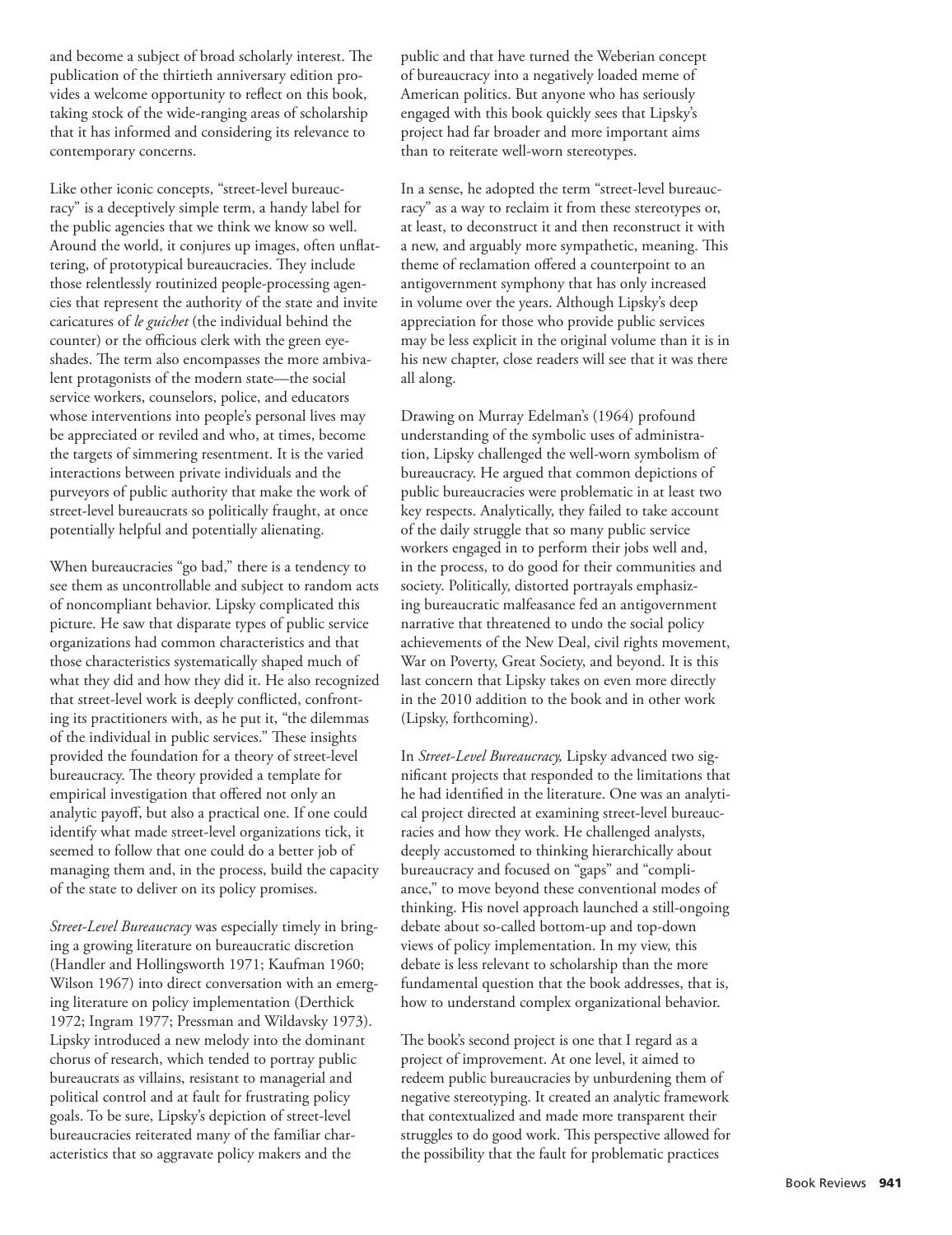lay not entirely with the bureaucrats themselves but with the structural conditions they faced.

At another level, the project of improvement anticipated using the lessons of street-level research to devise managerial strategies that would enable agencies doing the public's business to do a better job. If realized, this project could yield both practical and political benefits. The implicit logic (simply put) was this: if applied street-level analysis improved the performance of public agencies, better performance would bolster political support for government's social welfare functions and, subsequently, lead to greater investment that could build government's capacity to perform those functions. The project of improvement, in short, envisioned a positive feedback loop that could contribute to building a more just and capable state. In an important addendum to the original book, Lipsky now spells out these larger ambitions in a new chapter.

Taking stock of these two projects—the analytic project and the project of improvement—some 30 years out is both an exciting and a daunting proposition. It comes with an appreciation that it is risky, indeed unfair, to reduce an ambitious and complex book—and the scholarship it advanced—to a neat assortment of discrete parts. Nor is it feasible, given the limited space and scope of this article, to attempt a comprehensive assessment and literature review. My more modest aim is to reflect on how the field of street-level research has matured since the book's original publication, highlighting several areas of significant interest and leaving the remainder for another day and, perhaps, for other scholars.

## **Street-Level Bureaucracy as an Analytic Project**

Although bureaucracy research has long been a staple of traditional scholarship in public administration, with *Street-Level Bureaucracy,* Lipsky took it in a new direction, bringing it into conversation with contemporary questions of interest in public policy and political science. It seems appropriate to begin by briefly reflecting on what made the street-level project so innovative.

Several core propositions, which will be familiar to scholars in the field, constituted the building blocks of the street-level analytic project. First, under certain conditions, policy should be understood not as a fixed construct, but as an indeterminate one. Those conditions are present when formal policy is ambiguous or contains multiple (even conflicting) objectives and when street-level practitioners are able to exercise discretion in the course of their work. Second, under these conditions, the discretionary actions of street-level practitioners become, in effect, policy. Third, discretion is of interest not when it is random,

but when it is structured by factors that influence informal behaviors to develop in systematic ways. It is these systematic, informal behaviors that impart specific practical meaning to policy-as-produced. Fourth, street-level bureaucracies occupy a position of political significance, not only because they operate as de facto interpreters of public policy, but also because they operate as the interface between government and the individual. Although what they do matters most directly for policy delivery, it also has importance for the relationship between citizens and the state.

For the emerging field of implementation research, still in its infancy in 1980, *Street-Level Bureaucracy* constituted a challenge to conventional modes of analysis. Implementation studies had begun to demonstrate all of the things that could go wrong in the process of producing policy on the ground. But they were situated in a normative logic that assumed that the analyst could impute clear policy goals and the operational steps needed to achieve them. Based on these imputations, the analyst could then identify departures from the "prescribed" implementation path. But what if one abandoned the normatively appealing idea that formal policies necessarily had clear, knowable, and operationalizable goals? This idea had become increasingly indefensible in the face of both theoretical and empirical evidence demonstrating that American policy making required compromise, making clarity and coherence unlikely, especially in politically contested areas of social policy. If one could not (or should not) impose a veneer of clarity on policies that actually had multiple and often conflicting goals (or somehow require that policy makers offer more policy clarity), then how could implementation analysis proceed? What exactly were those organizations implementing policy *supposed* to do?

In addition, a large body of bureaucracy research made evident the futility of assuming that discretion could be controlled or simply stamped out by more clever management strategies. Yet "control" had remained central to hierarchical approaches to policy implementation. Street-level theory offered a different perspective. It recognized that discretion was necessary to policy work involving judgment and responsiveness to individual circumstances (as in teaching, policing, and counseling). One might call these *authorized* uses of discretion. But the theory also allowed that discretion could be used in *unauthorized* ways. Although formal policy terms and managerial strategies surely mattered, they could not fully determine what happened at the front lines of policy delivery.

Lipsky's innovative approach effectively liberated analysis from reifying formal policy as coherent and consistent and from treating discretion as potentially controllable. Rather than sticking to unsustainable assumptions about policy clarity and managerial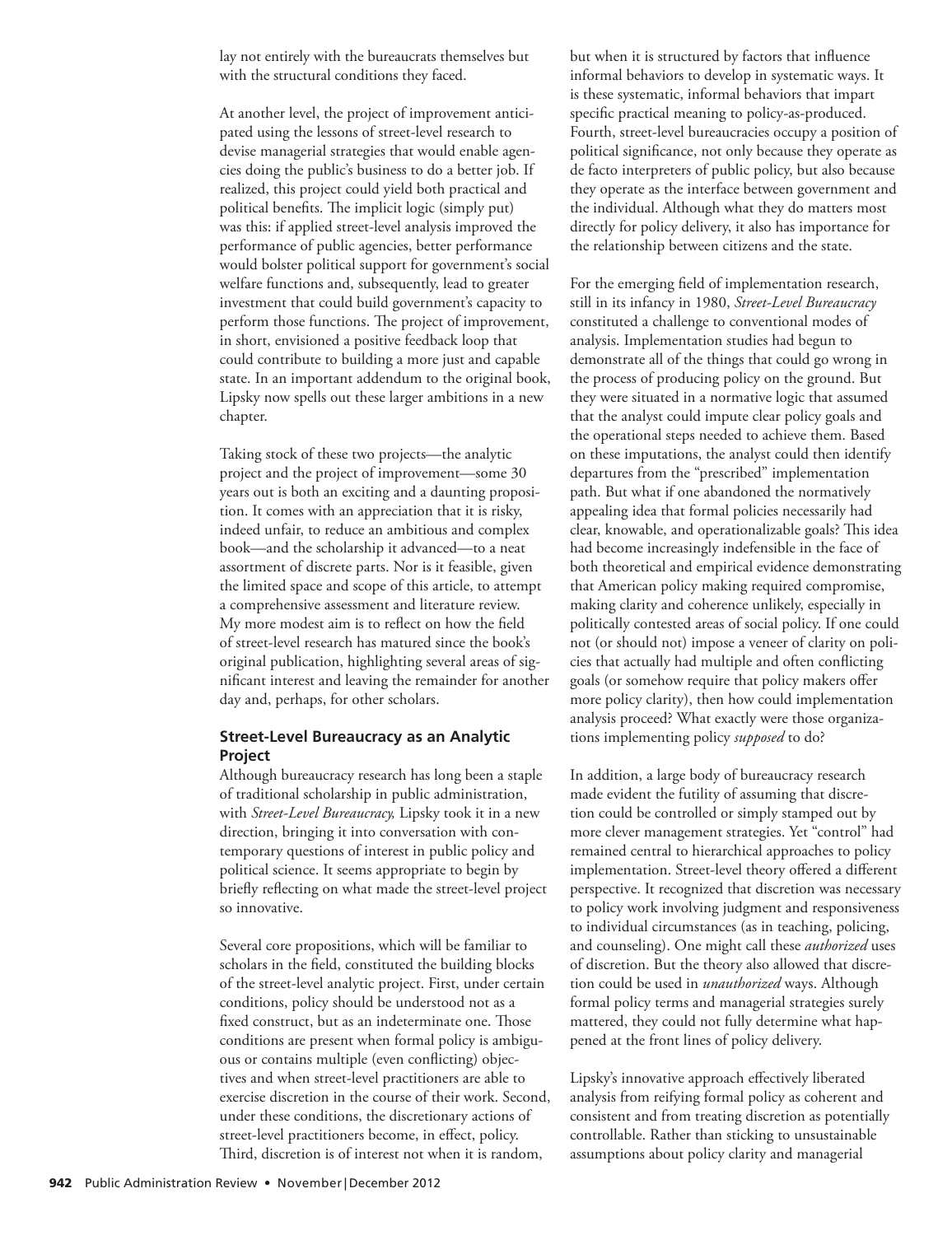control, Lipsky abandoned them. It would be a mischaracterization to take the street-level model to indicate that formal policy is irrelevant, that discretion cannot be influenced, or that discretion is necessarily at odds with effective policy implementation. Lipsky's theory was never that simplistic. Quite the contrary, it complicated policy analysis by treating complex organizational behaviors as part and parcel of the policy-making process, not separate from it.

The street-level perspective virtually flipped the script of conventional policy research, focusing not on what formal policy seemed to require, but on what organizations actually did in the name of policy. One central concern was to interrogate discretion in order to understand the factors that shaped its exercise *in patterned ways.* Informal patterns of practices assumed greater interest than random acts of discretion because patterns of practice structured bureaucratic interactions in systematic ways, creating systematic consequences for the distribution and content of policy-as-produced.

A major and, perhaps, underappreciated innovation of the street-level project is that it sought to understand street-level work from the *inside out.* It began not with what others (e.g., managers or policy makers) wanted from frontline practitioners, but with an effort to investigate the realities of work for those directly engaged in policy delivery at the front lines. It recognized that these realities influenced discretion, often in unexpected (and unseen) ways. If one could understand the logic of street-level work *as practitioners experienced it,* it would be possible to understand, and potentially predict, how changes in the work environment could alter their practices and thus affect what they produced as policy through their informal routines.

Street-level theory has provided fertile ground for scholarly studies that extend across several fields and disciplines. In this article, I briefly highlight two major areas—policy-focused and management studies—in which the street-level approach has introduced new questions, insights, and understanding. I also take note of a few emerging areas of study that are not yet as well developed but show promise for the next stages of the street-level analytic project. Although I will discuss these research areas separately, it will be fairly obvious that in many instances, they overlap and inform one another. It also should be obvious that this brief discussion can only scratch the surface of a broad and diverse literature. It necessarily takes up selected areas of research and omits other, equally valuable ones.

# **Policy-Focused Studies**

The street-level approach to policy research has proved remarkably generative. There is now a corpus of studies that investigates how public policies are shaped by

street-level practices in areas as diverse as child welfare, education, prison reform, health care, workplace safety, workforce development, welfare, juvenile justice, corrections, and more. Individually, these studies show that what you see (in terms of formal policy) may not be what you get (in terms of policyas-produced). More importantly, these studies analyze *what* you actually get as policy and *how* you get it. By documenting the complex matrix of street-level practices, these studies are able to fill in the blanks between nominal policy activities (e.g., assessments, counseling sessions, family interventions) and outcomes, illuminating what occurs under these programmatic labels often not what one might imagine.

Beyond their individual, policy-specific contributions, these studies, collectively, have tested, refined, and expanded on the theoretical template that Lipsky first elaborated. There is now a fairly substantial base of empirical evidence on factors that shape street-level practice and the types of adaptations that develop under certain conditions. As the body of policy studies has grown and the field has matured, it has begun to reveal recurrent themes that crosscut individual policy areas and concerns. I highlight a few of them here but note that these themes have yet to be fully identified and explored, suggesting a possible research agenda for the next stage of this field's development.

As a matter of theory testing, street-level studies have provided empirical confirmation that the types of coping strategies that Lipsky identified are both prevalent and plentiful. They document varieties of off -the books strategies that street-level practitioners deploy to manage their work lives in a context in which resources are rarely adequate to the demands of the job. This literature shows not only that resources matter, but also, more importantly, *how* they matter. Studies examining the everyday practices of caseworkers in a variety of policy areas demonstrate that resource limitations may virtually overdetermine the development of informal practices, with the effect of robbing services of their substantive value and skewing the distribution of benefits.

In addition, just as the street-level model would predict, when caseworkers lack sufficient resources to be fully responsive to individual needs or to address complex (and time-consuming) dimensions of their work, they develop varieties of "coping mechanisms" that indirectly but significantly shape policy on the ground. The literature is replete with examples. To name only a few, there are the domestic violence caseworkers who avoid learning about service needs that they find difficult to address (Lindhorst and Padgett 2005), disability assessors who reduce complex individual situations to nominal box ticking (Gulland 2011), and child welfare workers responsible for family reunification who circumvent essential but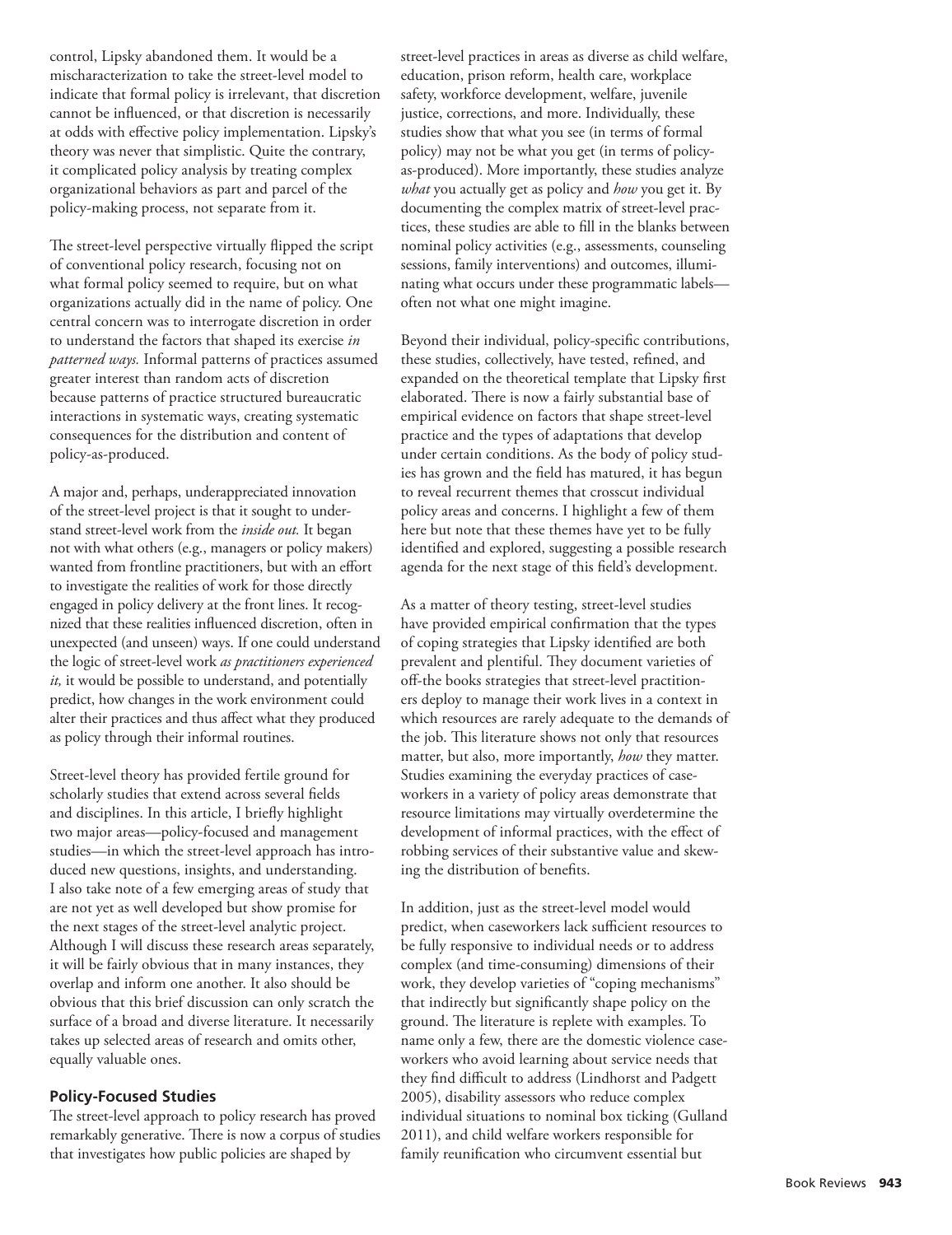time-consuming engagement with parents (Smith and Donovan 2003).

Studies also show how street-level practitioners rationalize problematic practices, for example, blaming parents for not pursuing unresponsive child welfare caseworkers or faulting domestic violence victims for reticence in revealing intimate life experiences (Lindhorst and Padgett 2005; Smith and Donovan 2003). This bureaucratic-style victim blaming, like other informal practices documented in policy studies, reveals a logic of street-level work that is simultaneously rational (enabling practitioners to manage their jobs with the limited resources they have) and, at times, even functional for the organization. It is functional, if not desirable, to the extent that these practices help limit and de-legitimate the expression of individual service needs and demands. But there is a flip side to patterns of practice that may be individually or organizationally functional. They may be dysfunctional in terms of policy responsiveness and efficacy. To offer a single, simple example: protection against domestic violence cannot be secured if streetlevel practices discourage individuals from revealing it.

Cumulatively, policy-focused studies have deepened understanding of what happens to policy ideas when practitioners are confronted by the dilemmas of street-level work, most notably, by conditions in which resources are unequal to the demands of "good" work. These studies reveal that "doing more with less" in the name of efficiency may have hidden, deleterious effects for other important dimensions of policy delivery.

One of the striking things about the growing body of policy-focused studies is that they rarely, with only some exceptions, indicate opposition or resistance to policy aims, at least as street-level practitioners understand them. Even when practitioners favor policy ideas—or at least do not object to them—they may simply find policies that envision deeply engaged and responsive modes of practice incompatible with the realities of their work lives (Lindhorst and Padgett 2005; Meyers, Glaser, and MacDonald 1998; Smith and Donovan 2003). As one domestic violence caseworker explained, she was concerned that her clients might suffer abuse, but "you just don't have time to pull [domestic violence] out of somebody, unless they come here with visible observations [bruises], which doesn't happen often" (Lindhorst and Padgett 2005, 423). Variants on these themes are prevalent throughout the street-level literature.

Such findings are of interest beyond the specific policies under study. As an analytical matter, they suggest that practices that appear "deviant" or "subversive" from a principal–agent perspective may have little to do with practitioners' personal policy preferences

or fealty to organizational hierarchy, but are better understood as adaptations to conditions of work. These studies also point to the limitations of seeking to explain street-level behavior as a consequence of individual-level phenomena (e.g., preferences, training, and so forth) without accounting for organizational conditions that affect what individuals *can* do and *are likely* to do under certain conditions.

The ways in which conditions press down on frontline practitioners are central to the street-level project. At times, their influence may be revealed indirectly, for example, when practitioners recount the heroic efforts that they occasionally make to "bend the rules" in responding to the needs of selected individuals (Maynard-Moody and Musheno 2003). If responsiveness is the exception, what are the organizational conditions that make heroic efforts necessary? In these instances, the proverbial exception may indeed prove the rule. Questions concerning the organizational conditions that shape policy work clearly have animated policy studies. More recently, they have been taken up in emerging areas of management and governance research.

#### **Management and Governance Studies**

In the three decades since Lipsky's original book was published, the world that gave rise to street-level bureaucracies has been transformed. The public sector no longer dominates policy delivery as it once did. Contracting and privatization have reshaped the organizational landscape, creating new, mixed forms of provision and complex delivery arrangements. Today, policy delivery occurs not only through public bureaucracies, but also through nonprofit organizations, for-profit firms, and mixed public-private arrangements.

To some extent, these changes have taken place under the rubric of New Public Management, which is premised on advancing market-like approaches to policy delivery. In this new environment, the "old" public sector bureaucracies not only are managed, but also they are the managers, contracting out and overseeing policy delivery in its many complex forms. In this new managerial world, direct provision—and street-level discretion—are subject to different influences, shaped by changing organizational forms and evolving managerial strategies. In light of this transformation, it is not only "street-level bureaucracies" that are of interest, but also the broader array of what I call "street-level organizations" that now are engaged in policy delivery.

The street-level perspective has contributed to understanding changes in governance and management, exploring the mechanisms through which they alter organizational practices, particularly how they change conditions of work and to what effect. Street-level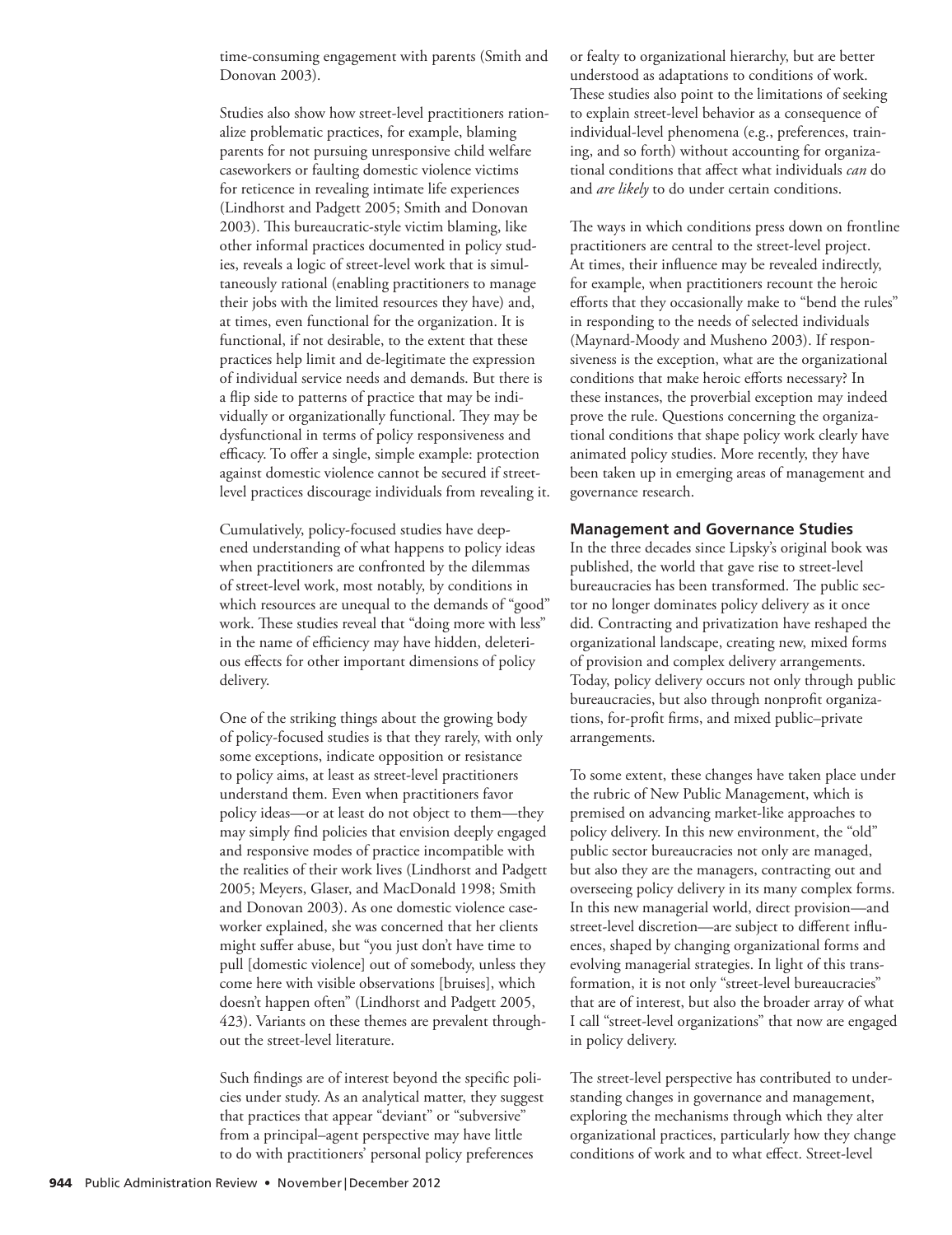studies have taken management research well beyond questions of efficiency or control and have brought a critical perspective to bear on consideration of issues such as "performance" and "accountability."

One line of management research has explored contracting as a method of policy delivery. The street-level repercussions of contracting that studies have begun to reveal challenge the notion that private forms of provision are necessarily better than public ones. They show that, whether in public agencies or private ones, street-level practitioners retain discretion to adapt to their environment. The challenge is to determine precisely *how* contract arrangements affect the conditions under which discretion takes place.

One study of contracting in Australian workforce programs, for example, found that contract agencies appeared to perform well according to measured administrative criteria. But it also found that informal patterns of practice, influenced in part by contract terms, introduced inequality and left the most disadvantaged populations the least well served (Considine 2000). Discussing how contract structures influence informal practice, Considine observed that "[t]he reliance upon short-term financial incentives leads agencies to find innovative ways to maximize a very low-cost form of intervention and to ignore other policy values. . . . which do not carry a direct monetary benefit" (2000, 292). This finding is hardly unique to this single case, as other empirical studies in diverse policy domains have produced similar conclusions.

In a second line of management research, studies have closely examined street-level responses to management by performance measurement. As the search for ways to manage street-level organizations has advanced in the past few decades, arguably few strategies have expanded as dramatically as the use of performance measurement. Despite Lipsky's cautionary (and I think wise) comments in the original book, suggesting that performance in social services may be too complex to reduce to quantifiable measures, the practice of managing by performance measurement has become virtually ubiquitous. It is deployed in policies ranging from education, health, and welfare to child protection and policing.

Street-level research has made a distinctive contribution to a growing literature on this phenomenon by investigating the mechanisms through which performance measurement penetrates street-level practice. Studies in this field indicate that performance measurement creates powerful inducements to focus on measured dimensions of work. But when time and resources are limited, attention to unmeasured aspects of performance, even critical ones, are likely to be displaced. Studies adopting a street-level perspective

have begun to reveal varieties of ways in which practitioners use their discretion to adapt to performance incentives. These complex adaptations lead to informal patterns of practice that can reshape policy delivery, albeit in ways that are not readily visible and, certainly, are not made transparent through the performance metrics themselves.

A developing theme in these studies is that managerial demands for efficiency, coupled with perpetual surveillance of performance metrics, are bearing down hard on street-level practitioners. Studies have shown how the discretion that is essential to responsiveness may be squeezed out, reducing opportunities for staff to respond to client needs as they understand them (Brodkin 2011; Jewell 2007; Lindhorst and Padgett 2005; Soss, Fording, and Schram 2011). In short, they suggest that the dilemmas that Lipsky first identified three decades ago have intensified.

The power of performance measurement is, perhaps, most readily illuminated in those rare moments of resistance to their strictures. One case study of a contracted welfare-to-work agency (Dias and Maynard-Moody 2007) presents a fascinating account of resistance and, ultimately, defeat as caseworkers try to fight back against management's reductionist approach to "services." In this battle, there are signs of opposition to management strictures that border on what Lipsky (referencing Lisa Dodson) refers to as the "moral underground." But in this and other studies, it is striking how little power lower-level practitioners appear to have to shape practices to fit their own personal conceptions of policy, at least to the extent that those conceptions prioritize responsiveness to need. Yes, discretion provides possibilities for resistance to the rules and managerial pressures. But resource constraints, coupled with unrelenting demands to meet performance measures, limit how staff can use their discretion to exploit these possibilities.

These and other studies suggest that if there is an "implementation game" (Bardach 1977), managers may be gaining the upper hand. This is not because they can *control* lower-level discretion, but because they have new and more powerful tools through which they can *influence* its exercise. Conceivably, these tools could be used in constructive ways (some of which Lipsky discusses). However, the empirical literature suggests that the ways they are used may be badly out of balance, too often favoring efficiency at the cost of responsiveness, quality, and even efficacy.

As an analytical matter, street-level studies virtually up-end the classic management *control* versus street-level *autonomy* dichotomy. They show that management's advantages stem less from authority than from opportunities to alter the conditions of street-level work. As Lipsky explains, there is neither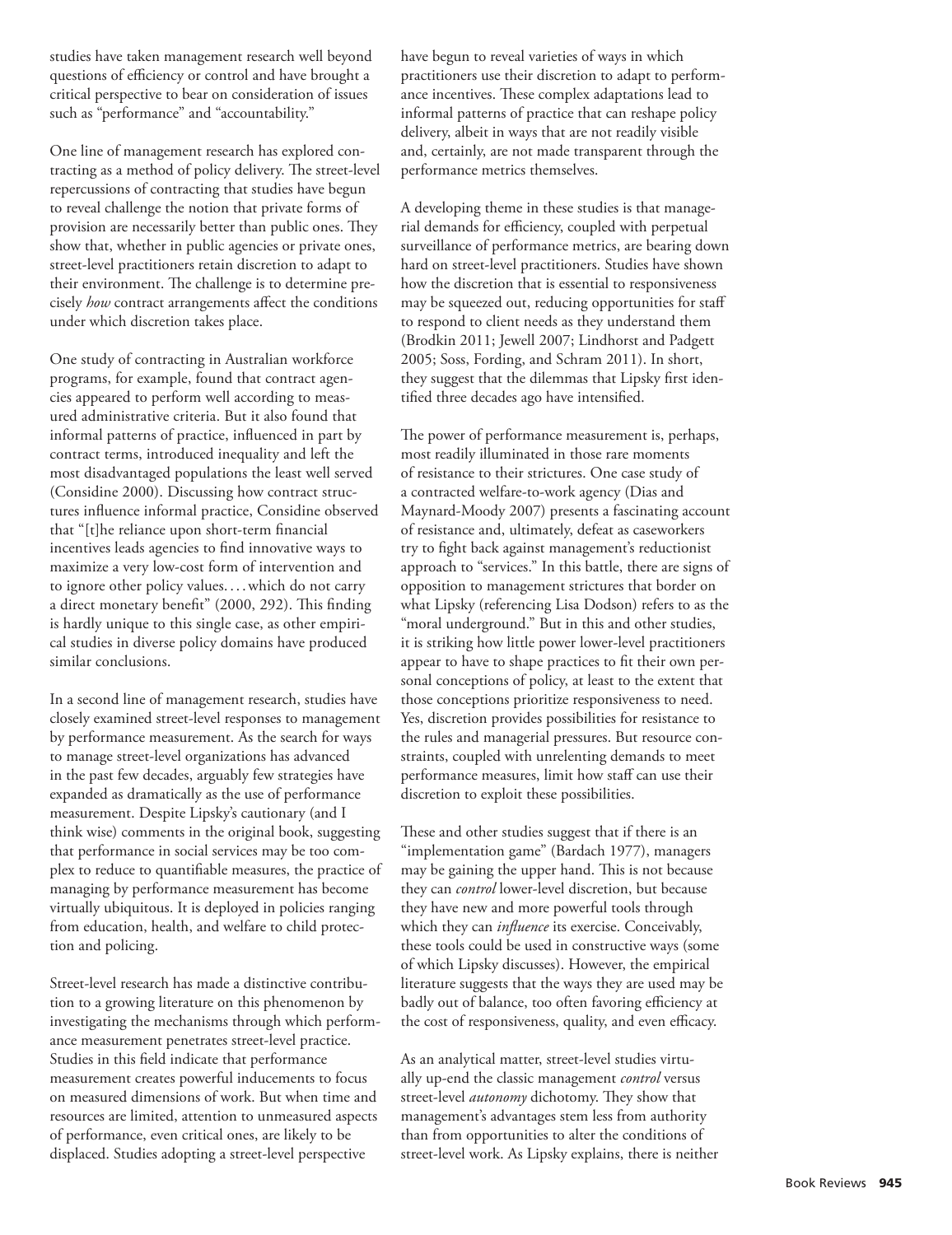control nor autonomy, but a complex dialectic. For those who might misunderstand his theory to indicate street-level autonomy, a growing body of management studies clarifies that discretion operates within limited degrees of freedom, embedded in organizational context that shapes the possibilities for its use.

This is not to say that other factors do not matter. Studies that focus on the individual preferences or the moral reasoning of street-level bureaucrats usefully illuminate variations in the choice set among different types of practitioners, for example, professionals versus nonprofessionals (Hasenfeld and Garrow 2012; Sandfort 2000; Tummers et al., forthcoming). However, a major contribution of street-level management research is that it also reveals how organizational conditions—and management strategies—affect the probabilities for individuals to act on those preferences or values. They do this indirectly, in effect, by altering the costs and benefits of different modes of action and, thereby, changing what I have called the implicit logic of street-level work. To paraphrase an argument made elsewhere: street-level bureaucrats do not necessarily do what they want, they do what they can (Brodkin 1997).

### **Emerging Fields of Study**

The importance of street-level bureaucracies to the "making" of public policy is now widely recognized. They form the operational core of the state, yet they are more than mere functionaries. Located at the intersection of individuals and the state, these organizations mediate not only the formation of policy, but also broader social and political dynamics (Brodkin, forthcoming). Emerging sociopolitical studies are expanding the range of analytic vision to explore "what else" these organizations do beyond their instrumental function in policy delivery.

One line of research has examined the distributive functions of informal street-level practices, exploring how they influence the possibilities for accessing services and benefits. These studies show that street-level bureaucracies produce disparities in provision, even to the point of excluding access for some populations, especially those that are least well equipped to navigate the barriers of bureaucratic "red tape" and confusing or complex agency processes (Brodkin and Majmundar 2010; Monnat 2011; Moynihan and Herd 2010; Riccucci 2005; Wenger and Wilkins 2009). Other research on administrative disparities is stretching the boundaries of the street-level model to examine whether political control of government's administrative apparatus may be linked to hidden distributive effects (Keiser 1999, 2001; May and Winter 2009). To the extent that these findings indicate a relationship, they raise questions about precisely how this relationship is forged, pointing to the potential for new lines of inquiry investigating the mechanisms

through which politics may penetrate aspects of streetlevel practice.

Another emerging field of study that is stretching the boundaries of street-level research explores how organizations mediate social status and identities. Studies in this area have demonstrated a turn toward organizational ethnographic research in street-level research. The ethnographic turn takes its inspiration, in part, from the street-level project's implicit encouragement to researchers to get out from behind their desks in order to investigate and even *experience* the realities of everyday organizational life.

Researchers have used these methods to illuminate how racial and gender identities shape street-level interactions and how social status is negotiated in street-level interactions (Korteweg 2003; Morgen 2001; Rosenthal and Pecci 2006; Watkins-Hayes 2011). These studies demonstrate that street-level exchanges may be understood as part of a broader political dynamic of status construction (and reconstruction). Korteweg, for example, examines the dialogues that occur in welfare-to-work programs in order to illuminate how the status of motherhood is constructed through street-level interactions. She probes exchanges in which women raise concerns about trade-offs between parenting and work responsibility and caseworkers dismiss them or (more incredibly) advise single mothers that "work will make your lives easier" (Korteweg 2003, 325).

Patterns of street-level exchange also have been used to shed light on how class status is constructed and contested. For example, studies have, illuminated how the efforts of poor and marginalized individuals to assert rights to assistance from the state are mediated by the organizations that structure claims-making and expressions of social justice (Herd, Mitchell, and Lightman 2005; Lens, forthcoming; Morgen 2001; DuBois 2010). These developing lines of sociopolitical research offer a deeply grounded way to examine how larger social and political structures operate—and the dynamic role that street-level organizations play in maintaining and contesting them. They build on the critical case method (Burawoy 1999) in the sense that they link micro-level experiences occurring within street-level organizations to macro-level phenomena.

Another developing line of inquiry extends the streetlevel project into international governance research, reaching down into frontline organizations to investigate how governance reforms really work (Hupe and Hill 2007). The street-level perspective has informed European studies of governance, among them studies investigating how reforms have been used to smuggle contested policy shifts in the administrative back door or how contracting arrangements have affected the political power of unions and labor parties,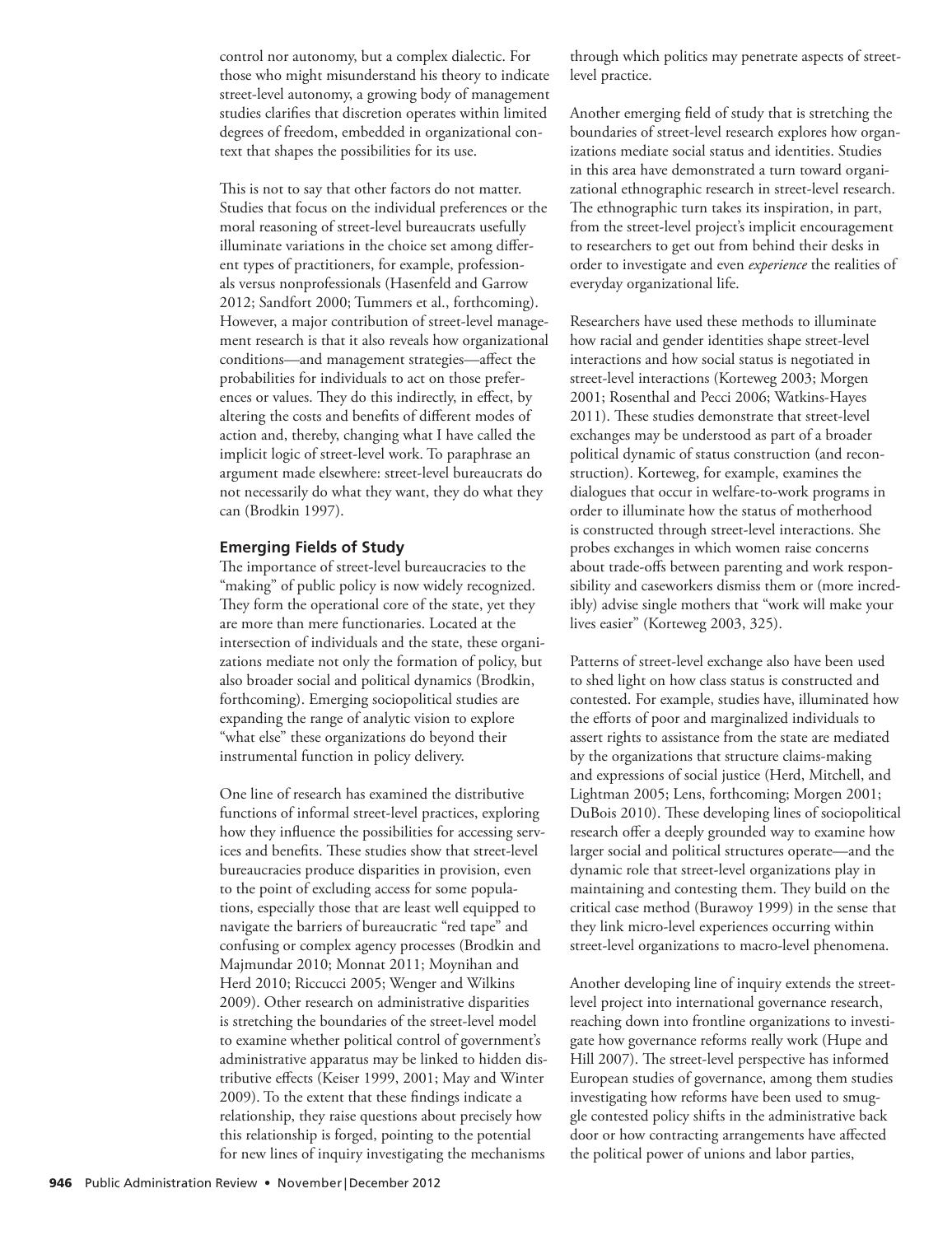reorganizing (or at times eliminating) the public agencies through which they influenced employment policies and their implementation (Larsen, forthcoming; Van Berkel, forthcoming). These and other studies are adding new, sociopolitical dimensions to management research and hold the promise for developing a broader comparative agenda.

# **Street-Level Bureaucracy as a Project of Improvement**

In the anniversary edition of his book, Lipsky has added a new chapter in which he explicitly addresses the project of improvement and explains why he regards it as a central challenge for the next phase the street-level project. "Recognizing that the twenty-first century is characterized by a deep skepticism about government, efforts to improve government performance take on new meaning. Improving schools or the welfare system or policing are not just matters of achieving more effective public services at the appropriate cost. They may also be understood as contributing to a more substantial agenda in which government, by improving its public services, across all the divides of race, ethnicity, and class, is perceived as fair and trustworthy" (221).

As Lipsky sees it, government capacity and confidence in government are closely linked. It is because street-level organizations form the operational core of the state that their practices assume deep political importance, potentially building or undermining support for government as a vehicle for advancing social welfare, equity, and justice. This is a big and important argument, and one that explains why the project of improvement is far more than a practical concern. If one agrees with this argument (and I do), it then requires serious consideration of whether the nowsubstantial street-level literature has had or can have a practical payoff. In my view, the potential is there, although it may be difficult to fully realize. What follows are some reflections on how street-level studies might contribute to the "project of improvement."

Even a cursory examination of the literature underscores that policy making might benefit from giving more attention to matters of policy delivery up front. Applied street-level analysis could be used prospectively to better assess what organizations require in order to create conditions of work that are less likely to generate the kinds of problematic coping strategies that are all too abundant. While "throwing money at problems" is not the answer to policy delivery, neither is starving agencies of the resources they need to do their work well. This suggests that rather than crafting policy ideas and requiring that they be realized with available resources, policy makers and managers might benefit from adopting what I would call an *enabling* approach that is focused on creating conditions that facilitate quality and responsiveness in policy delivery.

This idea recalls the "backward mapping" strategy that was advanced some three decades ago by Richard Elmore (1979), but was not, to my knowledge, put to much use. In order for this kind of analysis to be fully developed, it requires a deep and complex understanding of organizational behavior, which may be a fairly high hurdle. Still, a strategy of *enabling* rather than *controlling* street-level organizations, I believe, holds promise for capacity building and the kinds of investments in government that Lipsky envisions.

Street-level studies also suggest caution (if not a reversal) of the rush to advance New Public Management reforms that substitute incentives for control. Certainly, performance measurement can be a valuable tool for monitoring aspects of practice. But its selectivity is both a strength and a weakness. If one cannot measure and prioritize everything, then choices of what to measure assume overarching importance. As a growing street-level literature has begun to demonstrate, one may get what one measures, but this may come with unmeasured consequences of equal or even greater importance.

The No Child Left Behind (NCLB) law arguably has become the virtual poster child of the anti–performance measurement movement. News accounts and sophisticated studies have revealed the hazards of the push for performance, showing, for example, how schools achieved higher test scores by cooking the books or influencing educators to use their discretion to "teach to the test." Critics have persuasively argued that better performance scores do not necessarily indicate improvements in education or learning. As Lipsky points out, "the law is distressingly simplistic on what constitutes a good education and it is also more or less silent on how to achieve better results" (233).

In a cogent critique of NCLB, Ladd has observed that although some measures of performance improved, "NCLB has generated a range of undesirable sideeffects—including ... a narrowing of the curriculum, low morale among teachers who are facing pressure to achieve goals that they cannot meet, and, as has become abundantly clear ... significant amounts of cheating by teachers under extreme pressure to raise student test scores" (2011, 13). Among other things, Ladd suggests what amounts to the beginnings of an enabling strategy. She pointedly advises policy makers to stop assuming that teachers are shirkers and instead recognize that teachers need the resources to do a tough job, among them "support and constructive counseling" (16). To return to an earlier theme, policy makers conveniently blame street-level bureaucrats for policies that do not deliver, even when the policy makers themselves have failed to provide the conditions that would enable street-level bureaucrats to do their jobs well.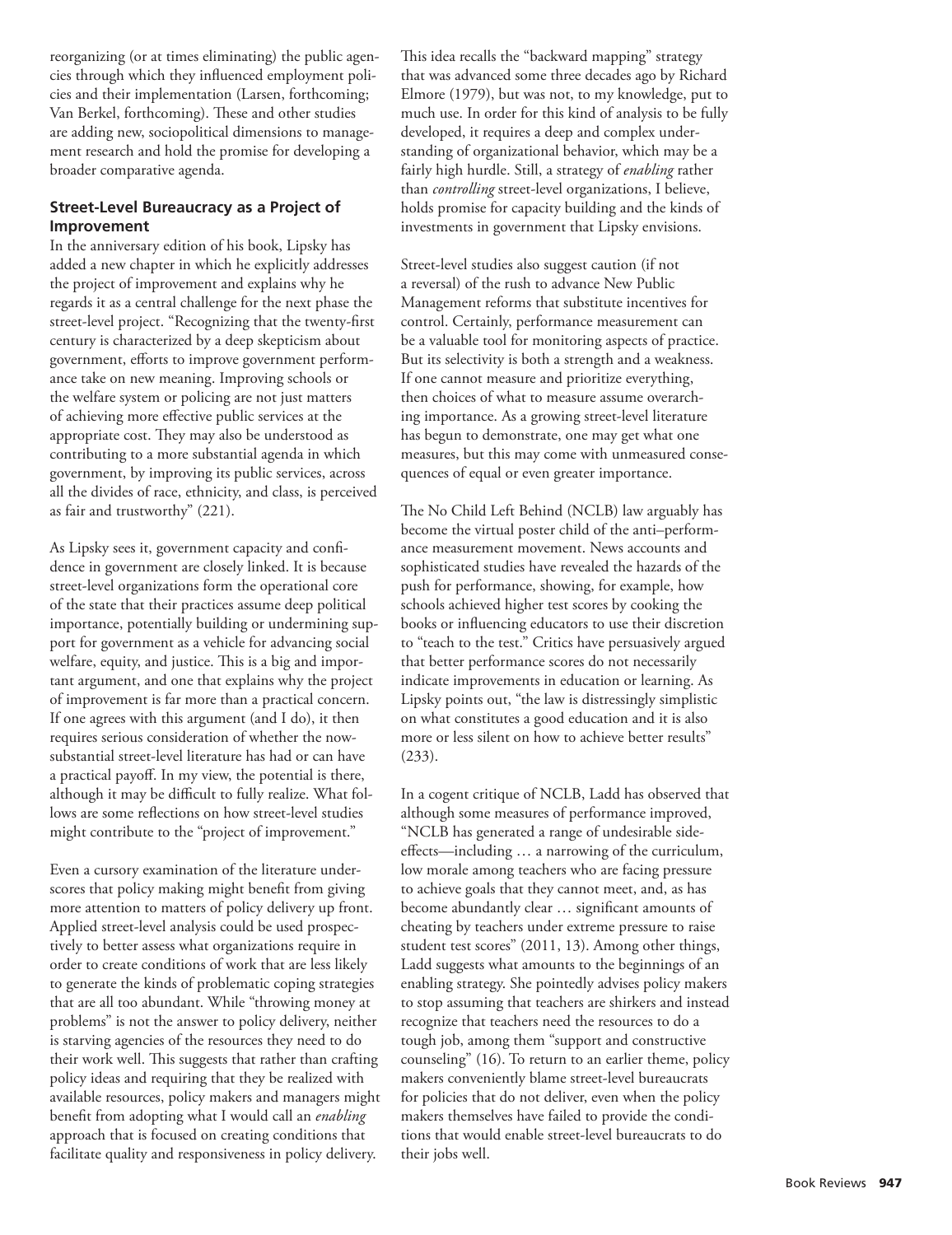These brief lessons drawn from street-level research are only suggestive and barely scratch the surface of possibilities. A lingering concern, however, is that they do not address what is arguably an even more vexing problem than how to improve policy delivery at the street-level. After all, choices about policy making and policy delivery are more than mere technical matters. They are fundamentally political choices. To the extent that the "rational" legislator has incentives to produce policies with high symbolic value and low visible costs, what is the incentive to adopt enabling strategies that require up-front investment and essentially place greater responsibility for the fate of policy delivery on policy makers' shoulders? What is the incentive to temper the movement for performance measurement when it visibly affords the imagery of managerial control and efficiency, while only invisibly undermining unmeasured aspects of performance?

In this era of divided, partisan government and extended economic crises, the prospects for responsible political action may seem remote. Perhaps it is precisely *because* these political limitations seem so daunting that it is all the more critical to pursue streetlevel research that reveals how policy delivery works in practice and makes visible the consequences of managerial strategies that would otherwise be unseen.

One might also consider how street-level practitioners themselves could contribute to Lipsky's broader project of improvement. I believe that Lipsky is correct when he observes that practitioners are more the subjects than the architects of the political and organizational environment within which the work. Yet I also believe that he may be understating the value of his book to those positioned at front lines of policy delivery, especially those who are eager to do more. I suspect that some of those who have used this book in classes for practitioners—training the students who will staff human services agencies, schools, and medical centers—have witnessed uncomfortable moments as students encounter analyses of how they actually do their work. As they read about the coping mechanisms that practitioners use to manage their work lives, students' dawning self-awareness of their own practices can produce moments of revelation. From time to time, a shocked student will simply blurt out, "I've done that!"

Perhaps one of the book's less appreciated contributions is that it provides a window on this hidden world that is especially compelling to those who recognize their own experiences in it. By engaging with this book, they can come to better understand how organizational conditions affect what they do and, as significantly, what the broader consequences of their practices may be. In this way, *Street-Level Bureaucracy* supports the development of more reflective practitioners. They may indeed have limited influence at

"the top." But they can learn how to use what degrees of freedom they have more constructively. This knowledge may even encourage some practitioners to participate actively and self-consciously in the "moral underground" that Lipsky contemplates. Or it may motivate them to take action "above ground," using their professional and other networks to advance ideas about reforming the conditions of work in ways that would enable them to do a better job.

# **Into the Future . . .**

After some 30 years in print, *Street-Level Bureaucracy*  continues to be an inspiration to scholars and practitioners, advancing an important analytic project and continuing to press for a project of improvement. With the anniversary edition, Lipsky has renewed his invitation to contribute to these projects. If this invitation resonates even half as strongly as it did three decades earlier, it holds great promise for the future of the field.

#### **References**

- Bardach, Eugene. 1977. *The Implementation Game: What Happens after a Bill Becomes a Law.* Cambridge, MA: MIT Press.
- Brodkin, Evelyn Z. 1997. Inside the Welfare Contract: Discretion and Accountability in State Welfare Administration. *Social Service Review* 71(1): 1–33.
- -. 2011. Policy Work: Street-Level Organizations Under New Managerialism. Supplement 2, *Journal of Public Administration Research and Th eory* 21: 253–77.
- ———. Forthcoming. Street-Level Organizations and the Welfare State. In *Work and the Welfare State,* edited by Evelyn Z. Brodkin and Gregory Marston. Washington, DC: Georgetown University Press.
- Brodkin, Evelyn Z., and Malay Majmundar. 2010. Administrative Exclusion: Organizations and the Hidden Costs of Welfare Claiming. *Journal of Public Administration Research and Theory* 20(4): 827–48.
- Burawoy, Michael, ed. 1999. *Ethnography Unbound: Power and Resistance in the Modern Metropolis.* Berkeley: University of California Press.
- Considine, Mark. 2000. Selling the Unemployed: The Performance of Bureaucracies, Firms and Non-profits in the New Australian "Market" for Unemployment Assistance. *Social Policy and Administration* 34(3): 274–95.
- Derthick, Martha. 1972. *New Towns in Town: Why a Federal Program Failed.* Washington, DC: Urban Institute.
- Dias, Janice Johnson, and Steven Maynard-Moody. 2007. For-Profit Welfare: Contracts, Conflicts, and the Performance Paradox. *Journal of Public Administration Research and Theory 17(2)*: 189–211.
- DuBois, Vincent. 2010. *The Bureaucrat and the Poor: Encounters in French Welfare Offices*. Trans. Jean-Yves Bart. Burlington, VT: Ashgate.
- Edelman, Murray. 1964. *The Symbolic Uses of Politics*. Urbana: University of Illinois Press.
- Elmore, Richard F. 1979. Backward Mapping: Implementation Research and Policy Decisions. *Political Science Quarterly* 94(4): 601–16.